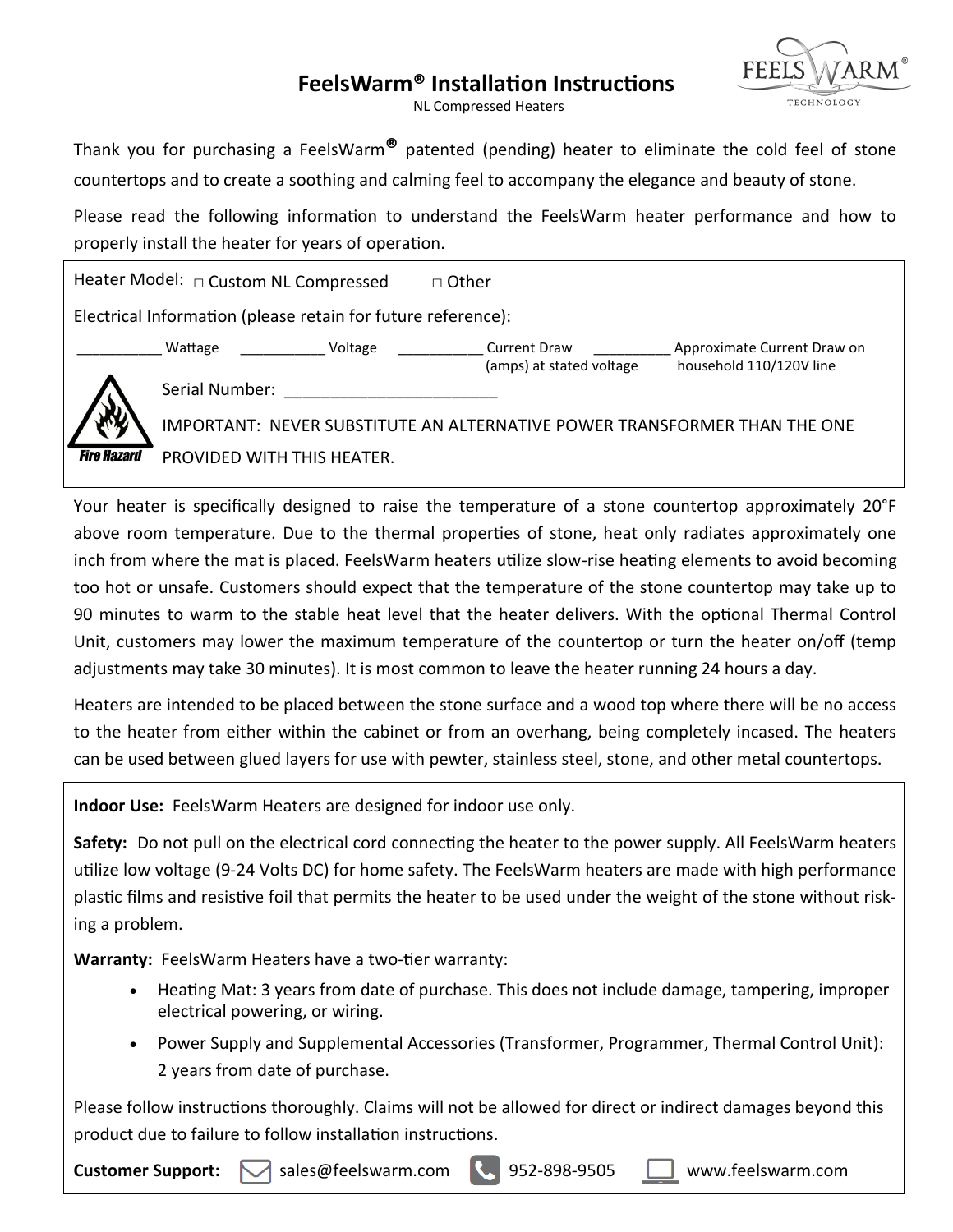

**Package Contents:** Heater, Thermal Control Unit and screws (if included), Transformer (with power cord), Velcro/Strap Packet, and instruction manual.

#### **Recommended Tools:**

- Electric drill with  $1" 1.5"$  spade bit
- Phillips Screwdriver
- Pencil

Read complete instructions beforehand to understand the full sequence of the assembly.



### **PERFORM A 'DRY" TEST INSTALLATION OF THE HEATER BEFORE STARTING**

- A. Conduct a preliminary fit by leaving the release liner on the heater. Lay the heater onto the wood substrate to ensure the fit is what is expected. The front edge of the heater should be mounted between 1/4 and 1/2 inch from the wood edge. Precision is not critical.
- B. Mark with a pencil on the wood substrate where that tail location is, indicating where you will be drilling a hole. After it is marked, move the heater out of the way so that no drilling happens near the heater. The FeelsWarm heater has the tail pre-located to fit your cabinet so that the cable will go down into the hole to enable it to connect to the thermal control unit and transformer.

**IMPORTANT: Do not drill into the heater during and after the installation from top down or from bottom up.** 



## **DRILL CABLE HOLE IN SUBSTRATE**

Use a 1" - 1.5" spade drill bit to drill a hole in the wood substrate.



## **ATTACH THE HEATER**

- A. On the back side of the heating mat is a release liner. Take off the release liner to expose the adhesive.
- B. Flip over the heating mat to stick the heating mat in place on top of the wood substrate– wrinkle free. The adhesive is meant to keep the heating mat tacked in place so that it does not move around during the countertop installation. It will not stick permanently.

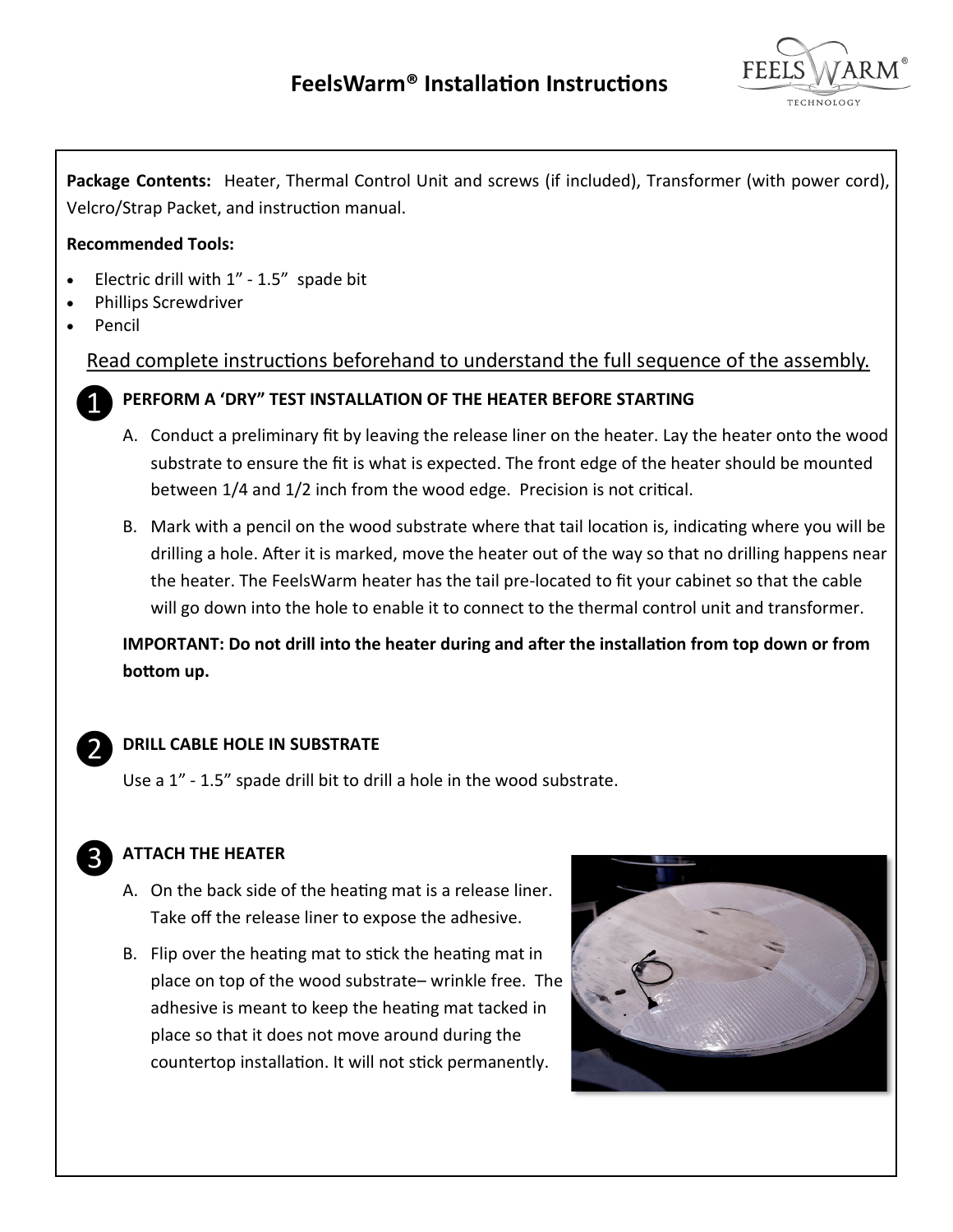# **FeelsWarm® Installation Instructions**





**IMPORTANT**: If the FeelsWarm system that has been purchased involves multiple transformers and/or multiple heaters, each transformer plug and each heater cable will have a numerical tag with matching code numbers. It is extremely important that the correct transformer is plugged into its correlating heater.

It is common to put the Thermal Control Unit within a cabinet or out of normal visibility but still accessible for periodic use. The Thermal Control Unit can be mounted onto the inside wall of a cabinet with the screws provided. The transformer typically lies in a cupboard or in the bottom of the cabinet. The transformer may feel warm to the touch (or a bit hot in some cases)—this is normal.

#### **Do not cover the transformer with anything to keep the heat from escaping.**

The heater will draw between 1/2 and 2 amps at 120V depending upon the size of the heater. For reference, a toaster typically will draw up to 12.5 amps. Traditional home circuit lines will be wired for 15 amps. If the outlet that the heater plugs into also has significant current-drawing devices that will exceed the circuit breaker limit, consult a licensed electrician for a permanent solution.